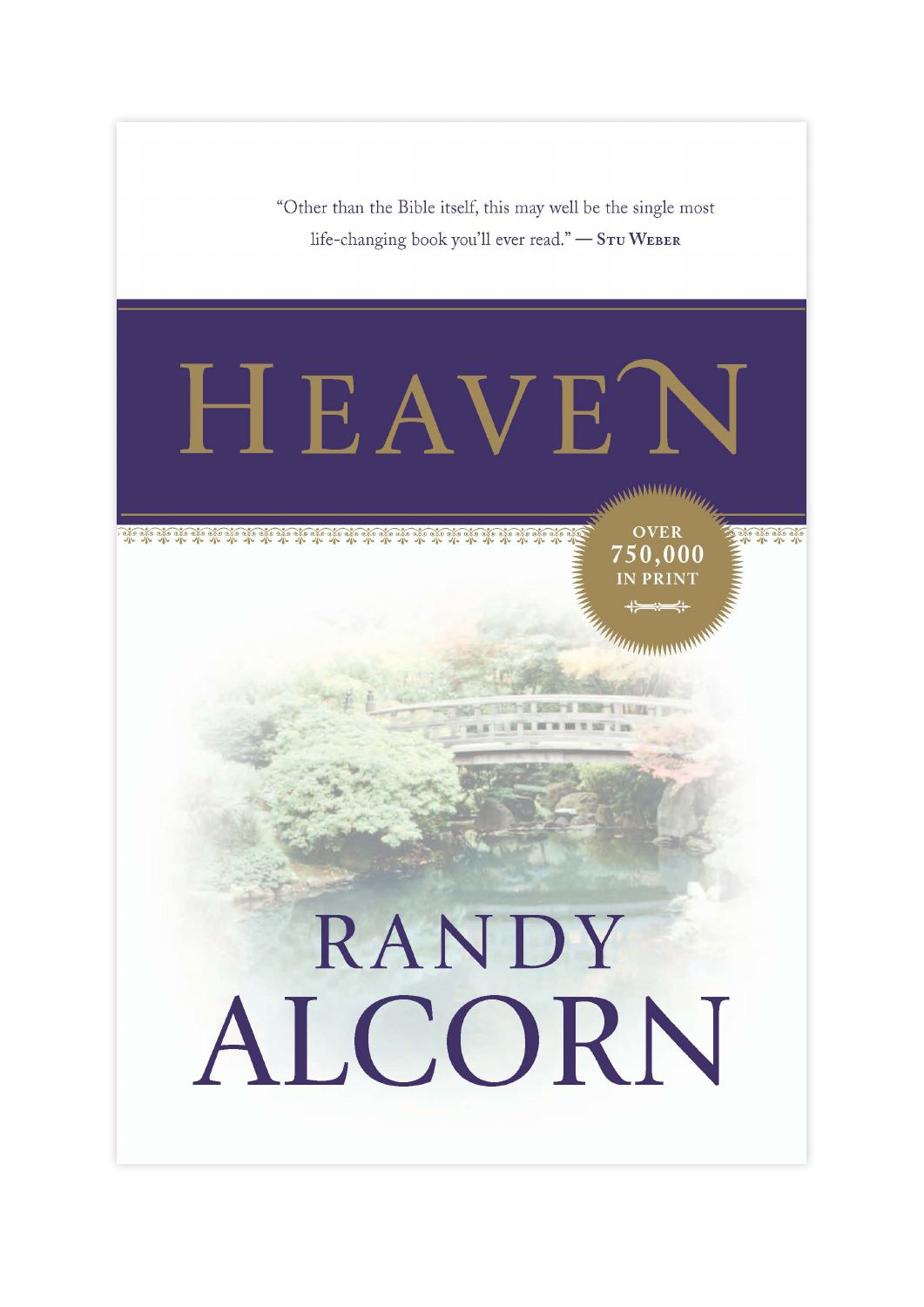#### **by Randy Alcorn**

### APPENDIX A

# **Christoplatonism's False Assumptions**

It's no coincidence that Paul wrote his detailed defense of physical resurrection to the Corinthians, who were immersed in the Greek philosophy of dualism. They'd been taught that the spiritual was incompatible with the physical. But Christ, in his incarnation and resurrection, laid claim not only to the spiritual realm but to the physical as well. His redemption wasn't only of spirits but also of bodies and the earth.

Plato was "the first Western philosopher to claim that reality is fundamentally something ideal or abstract." $347$  To think of the spiritual realm in physical terms or to envision God's presence in the physical world was to do it a disservice. Plato considered the body a liability, not an asset. "For Plato . . . the body is a hindrance, as it opposes and even imprisons the soul (*Phaedo* 65–68; 91–94)." 348

But according to Scripture, our bodies aren't just shells for our spirits to inhabit; they're a good and essential aspect of our being. Likewise, the earth is not a second-rate location from which we must be delivered. Rather, it was handmade by God for us. Earth, not some incorporeal state, is God's choice as mankind's original and ultimate dwelling place.

To distinguish the version of Platonism seen among Christians from secular forms of Platonism, I've coined the term *Christoplatonism.* This philosophy has blended elements of Platonism with Christianity, and in so doing has poisoned Christianity and blunted its distinct differences from Eastern religions. Because appeals to Christoplatonism appear to take the spiritual high ground, attempts to refute this false philosophy often appear to be materialistic, hedonistic, or worldly.

Because of Christoplatonism's pervasive influence, we resist the biblical picture of bodily resurrection of the dead and life on the New Earth; of eating and drinking in Heaven; of walking and talking, living in dwelling places, traveling down streets, and going through gates from one place to another; and of ruling, working, playing, and engaging in earthly culture.

One author writes, "Only our redeemed spirits can live in a spiritual realm like heaven. Therefore, the life we know now as spiritual reality will continue in heaven, but we shall not need or desire the things associated with our present physical bodies, simply because we shall not possess physical bodies in heaven."349

This statement constitutes a denial of the foundational doctrine of the bodily resurrection of the dead, and it is utterly contradicted by countless Scriptures. Nevertheless, it's a common perspective among evangelical Christians.

Another writer suggests, "When the material world perishes, we shall find ourselves in the spiritual world; when the dream of life ends, we shall awake in the world of reality;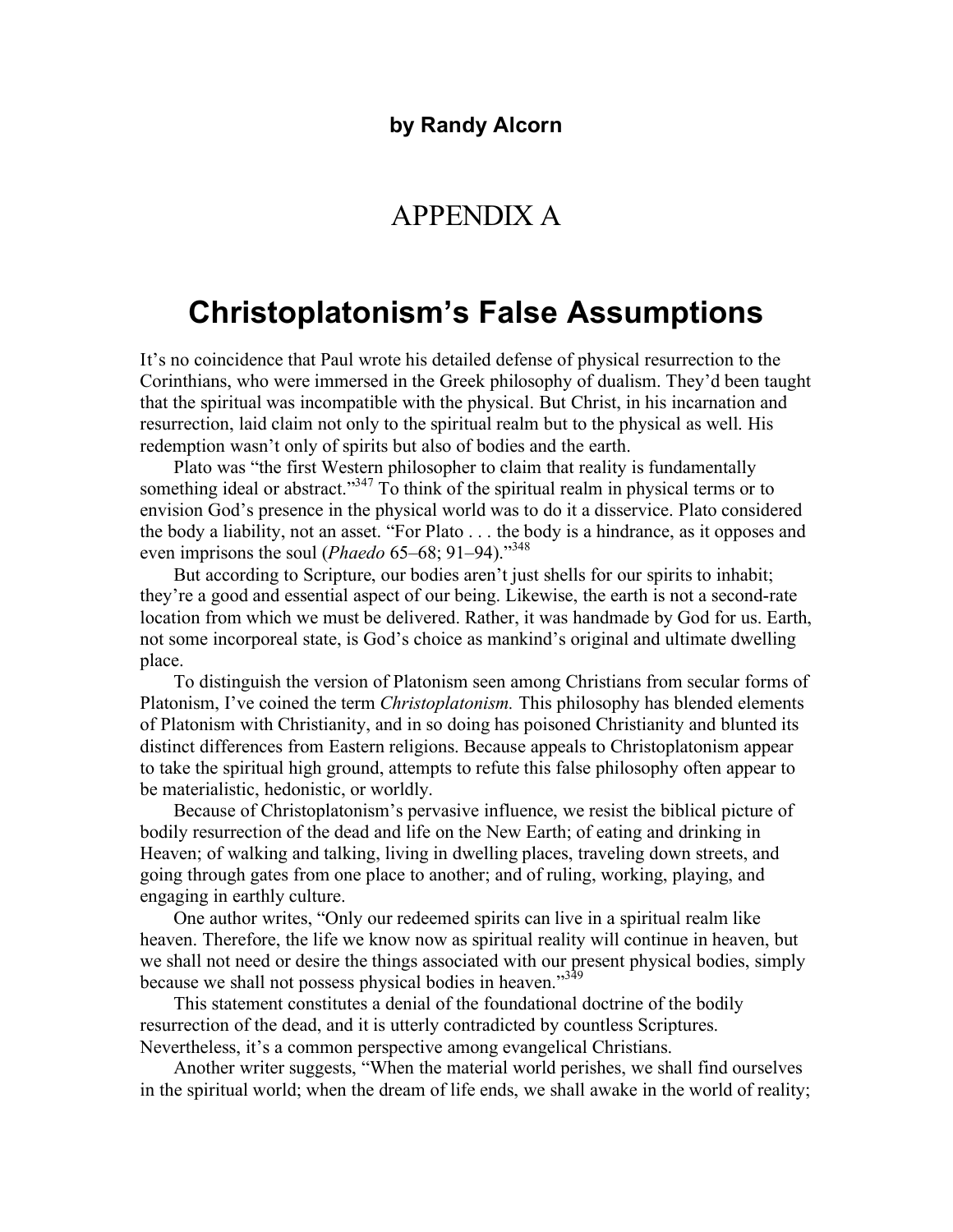when our connection with this world comes to a close, we shall find ourselves in our eternal spirit home."<sup>350</sup> According to the Bible, however, our eternal home is on the New Earth!

A godly man, a lifelong Bible student, told me that the thought of eating and drinking and engaging in physical activities in Heaven seemed to him "terribly unspiritual."

In Plato's statement, "*Soma sema*" ("a body, a tomb"), he asserts that the spirit's highest destiny is to be forever free from the body. The Bible, however, contradicts this premise from the beginning of Genesis to the end of Revelation. It says that God is the creator of body and spirit; both were marred by sin, and both were redeemed by Christ.

Yes, we need to be delivered from our earthly bodies, which are subject to sin and decay (Romans 7:24). But the promise of Heaven isn't the *absence* of body; rather, it's the attainment of a new and sinless body *and* spirit. In 1 Corinthians 15, Paul regards the new *body*—not simply the new spirit—as essential to our redemption. *If the body isn't redeemed, mankind is not redeemed*, because we're by nature body as well as spirit. A spirit without a body, like a body without a spirit, isn't the highest human destiny. Rather, it's a state of incompleteness, an aberration from the full meaning of being human.

#### **The Influence of Philo and Origen**

Platonic ideas began making inroads into Christian theology through the writings of Philo (ca. 20 BC–AD 50). An Alexandrian Jew, Philo admired Greek culture and was enamored with Plato's philosophy. He was also proud of his Jewish heritage. In his desire to offer the Greeks the best of Judaism and the Jews the best of Greek philosophy, he allegorized Scripture. He did so in contrast to the literal interpretation of many rabbis.<sup>351</sup>

Philo's ideas caught on. Alexandria became the home of a new school of theological thought. Clement of Alexandria (150–215), an early church father, was a part of this movement, as was Origen (185–254), an Egyptian-born Christian writer and teacher. Clement embraced Greek philosophy and maintained that Scripture must be understood allegorically. Origen developed an entire system of allegorizing Scripture. His method was to see the Bible as a three-part living organism, corresponding to body, soul, and spirit. The body was the literal or historical sense, the soul was the psychic or moral sense, and the spirit was—by far most important—the philosophical sense.

Educated people were considered more qualified to find the Bible's "hidden" meanings in texts that the average person would take at face value. In other words, Origen's approach meant that ordinary people couldn't understand the Bible without the help of trained, educated people. These enlightened teachers could find and teach the Bible's "true" spiritual meanings, which were usually quite different from its apparent, obvious, and "less spiritual" meanings.

Origen typically dismissed or ignored literal meanings in favor of fanciful ideas foreign to the text. At the time, his modern approach was embraced by Christian intellectuals as a sort of Gnostic and elitist approach that separated the educated clergy from the ignorant laity. This distinction still continues in some circles, with literal interpretations seen as suspect, and allegorical and symbolic interpretations deemed more spiritual and intellectually appealing.

Judged by christoplatonic presuppositions, anytime the Bible speaks about Heaven in plain, ordinary, or straightforward ways, the assumption is that it doesn't actually mean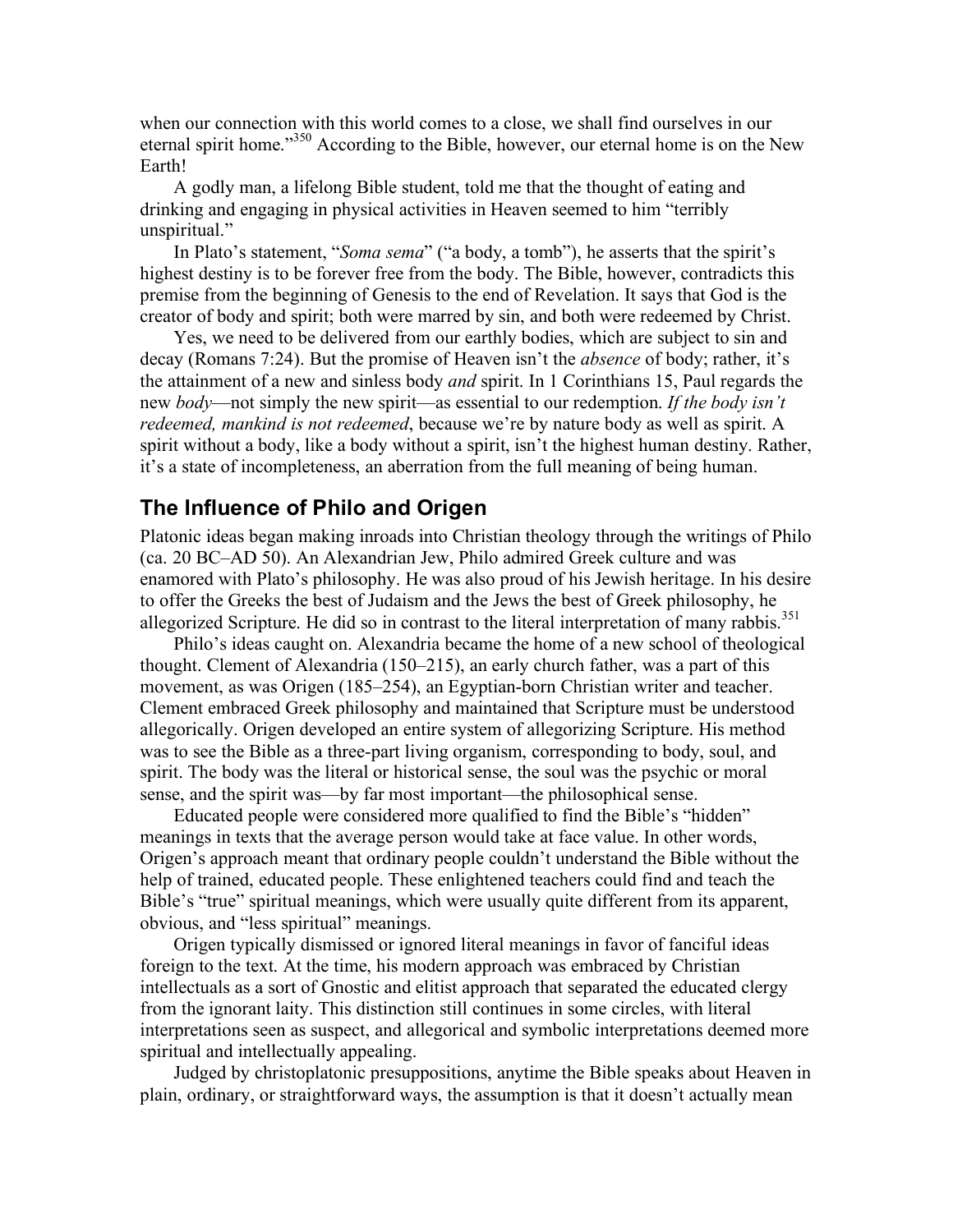what it says. For example, the plain meaning of living as resurrected beings in a resurrected society in a resurrected city on a resurrected Earth cannot be real, because it doesn't jibe with the Platonic assumption that the body is bad and the spirit good. Consequently, Heaven cannot possibly be like what Revelation 21–22 appears to say. There could not be bodies, nations, kings, buildings, streets, gates, water, trees, and fruit, because these are physical, and what's physical is not spiritual. The prophetic statements about life on a perfect Earth are considered mere symbols of the promise of a disembodied spiritual world.

Tragically, the allegorical method of interpretation—rooted in explicitly unchristian assumptions—came to rule the church's theology. (We'll deal more with this in appendix B.) Even today, commentaries and books on Heaven seem to automatically regard all Scripture about Heaven as figurative. For instance, in his commentary on Revelation, Leon Morris says, "When John speaks of streets paved with gold, of a city whose gates are made of single pearls and the like, we must not understand that the heavenly city will be as material as present earthly cities."<sup>352</sup> But given what Scripture teaches about the resurrection of mankind and the earth, *why not*?

Was the body of the resurrected Jesus as material as our present earthly bodies? Yes. If, in our resurrected bodies—which we're told will be like his—we'll be as material as we are now, why wouldn't the resurrected Earth also be as material as it is now? Likewise, why wouldn't New Earth cities be as material as those on the present Earth? Is there something wrong with material things? To Platonists, the answer was yes—to the apostles and prophets, the answer was no. If our material, resurrected bodies will walk on the ground, why not on streets? And considering God's unlimited resources, is there any reason why those streets couldn't be made of gold?

An allegorical interpretive approach undercuts Scripture's magnificent revelation that there will be one world, both spiritual and material. The two aspects will coexist in perfect harmony, made by a God who forever linked the spiritual and material worlds both by incarnation and resurrection.

#### **Accommodation**

Earth is not the opposite of Heaven. But our christoplatonic assumptions prompt us to polarize Heaven and Earth. Theologians speak of the language of *accommodation*. "The doctrine of accommodation asserts that in the Bible, God, who is spiritual, has accommodated Himself to human understanding by portraying Himself and heavenly reality in humanly understandable images."<sup>353</sup> There is, of course, truth in the doctrine of accommodation. But the Bible explicitly tells us that we'll live forever, in resurrected bodies, on a resurrected Earth. It tells us that Jesus became a man and will be a man forever. It tells us that God will bring down the New Jerusalem from Heaven to Earth, and that's where he will live with us.

The Incarnation wasn't God talking *as if* he'd become a man—it was God actually becoming a man. The doctrine of the bodily resurrection of the dead isn't God telling us we'll have bodies because that's all we're capable of understanding. We really *will* have bodies. The doctrine of the New Earth isn't God acting as if we'll live in an earthly realm—rather, it's God explicitly telling us that we *will* live on the New Earth.

The "New Earth" isn't a figure of speech any more than calling Jesus a "man" is a figure of speech. He *is* a man. The Resurrection was not merely a symbol of God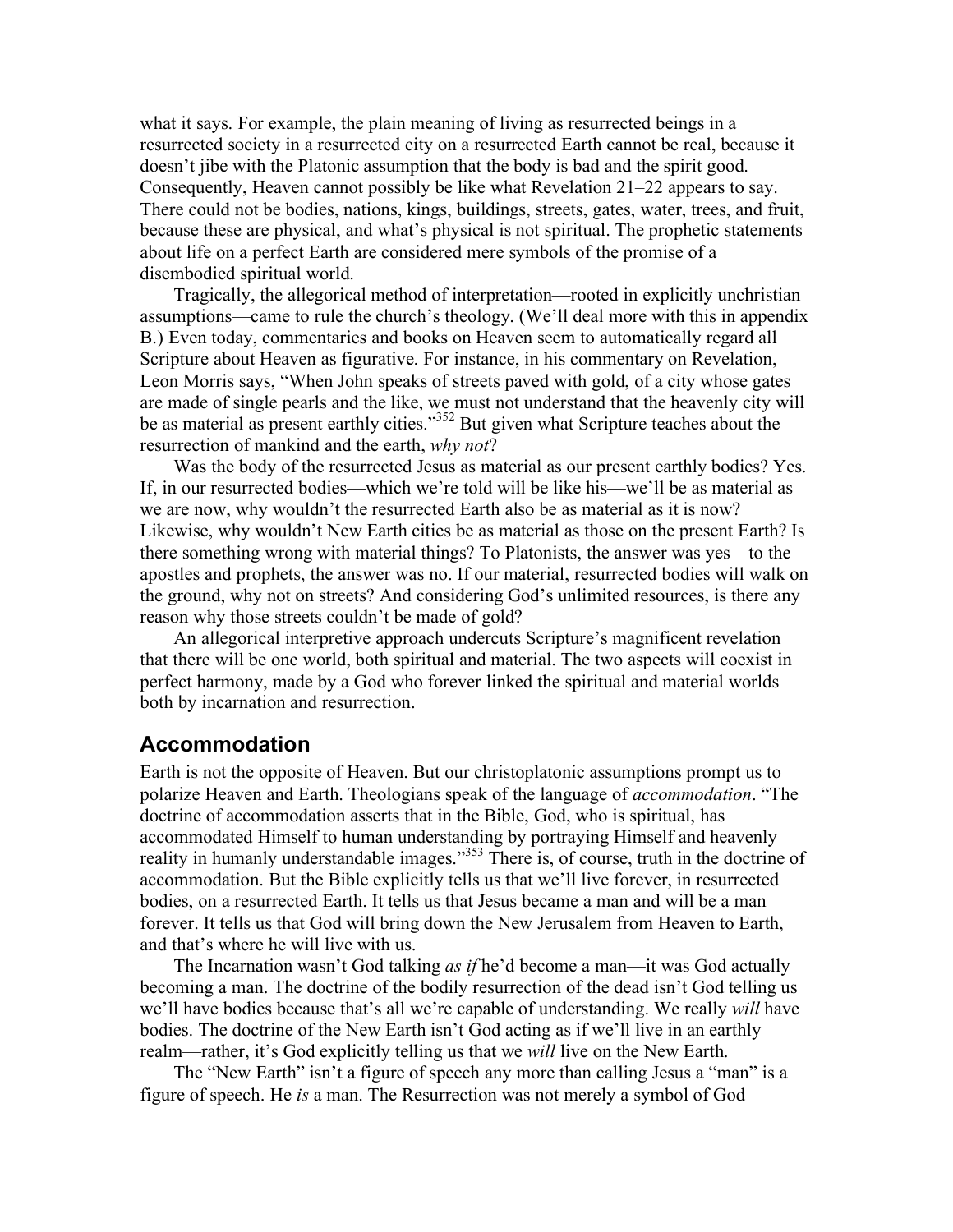overcoming spiritual darkness; it was an actual, physical resurrection. The New Earth will be a real Earth where mankind and God will dwell together. Therefore, we should be open to taking literally its depiction of earthlike realities.

Jesus really *did* become a man. He really *did* rise from the grave. We really will rise too. The incarnation, life, death, and resurrection of Christ literally happened. The biblical texts aren't merely using the language of accommodation. Likewise, when Scripture speaks of our bodily resurrection and the coming of the New Earth, this isn't accommodation—it's *revelation* that we will spend eternity as physical beings in a physical universe.

If the Bible taught that the intermediate Heaven and the eternal Heaven were both unearthly realms of disembodied spirits, then we should consider as figurative the repeated depictions of Heaven in physical terms. However, if people really will live on the New Earth in resurrected bodies—and if even the current, intermediate Heaven contains physical objects, including the risen body of Christ—then we shouldn't base our hermeneutic of Heaven on the assumptions of Philo and Origen. We should base our understanding on the testimony of Jesus and the apostle John.

Given the weight of biblical revelation, I believe that descriptions of resurrected humanity and the resurrected Earth should be understood as literal, and interpreted figuratively only when a plain literal understanding is impossible or highly unlikely.

For those accustomed to always spiritualizing Scripture when it comes to Heaven, I'd encourage you to ask yourself the following questions: What if the resurrection of the dead is an actual, bodily resurrection? What if the New Earth will be real? What if Heaven will be a tangible, earthly place inhabited by people with bodies, intellect, creativity, and culture-building relational skills? What if a physical Heaven is God's plan and has been all along? What terminology would God have to use to convince us of this? How would it be different from what he has actually used in Scripture?

#### **A Biblical View of Pleasure**

One of Christoplatonism's false assumptions is that spiritual people should shun physical pleasures. But who's the inventor of pleasure? Who made food and water, eating and drinking, marriage and sex, friendship and games, art and music, celebration and laughter? God did.

The Bible knows only one Creator: God; and only one race of subcreators: mankind. Satan cannot create. Ultimately, he can't even destroy. He can only twist and pervert what God has created, as C. S. Lewis depicts in a correspondence between two demons in *The Screwtape Letters*:

Never forget that when we are dealing with any pleasure in its healthy and normal and satisfying form, we are, in a sense, on the Enemy's ground. I know we have won many a soul through pleasure. All the same, it is His invention, not ours. He made the pleasures: all our research so far has not enabled us to produce one. All we can do is to encourage the humans to take the pleasures which our Enemy has produced, at times, or in ways, or in degrees, which He has forbidden. Hence we always try to work away from the natural condition of any pleasure to that in which it is least natural, least redolent of its Maker, and least pleasurable. An ever increasing craving for an ever diminishing pleasure is the formula.<sup>354</sup>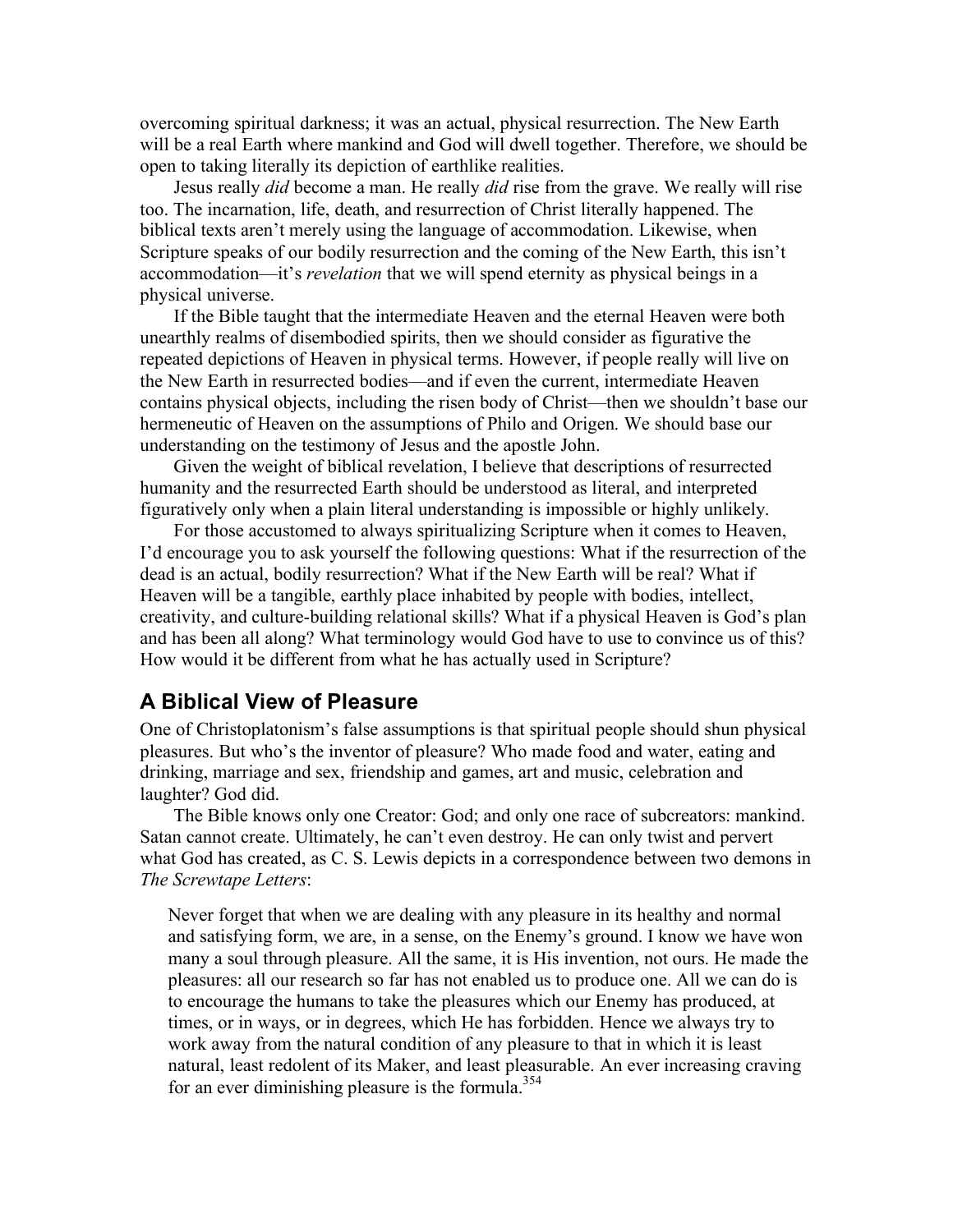"Sin does not create things," writes Paul Marshall. "It has no originality, no creativity, no being in itself. Sin lives off that which is good. It is a parasite, feeding greedily on the goodness of what God has made."<sup>355</sup> God will remove the parasite without killing the patient.

"Nothing is evil in the beginning," says the Elf king Elrond in J. R. R. Tolkien's *The Fellowship of the Ring*. Once that idea is clearly in our minds, we can never again regard mankind or the earth, plants, animals, natural wonders, stars, or planets as lost causes. Created with purpose by an omniscient God, they're not disposable. Because they're part of God's creation, they're fully within the scope of his redemption.

#### **A Positive View of the Natural Realm**

Every belief that would make our resurrection bodies less physical than Adam's and Eve's, or that makes the New Earth less earthly than the original Earth, essentially credits Satan with a victory over God by suggesting that Satan has permanently marred God's original intention, design, and creation.

Anthony Hoekema writes,

If the resurrection body were non-material or non-physical, the devil would have won a great victory, since God would then have been compelled to change human beings with physical bodies such as he had created into creatures of a different sort, without physical bodies (like the angels). Then it would indeed seem that matter had become intrinsically evil so that it had to be banished. And then, in a sense, the Greek philosophers would have been proved right. But matter is not evil; it is part of God's good creation. Therefore the goal of God's redemption is the resurrection of the physical body, and the creation of a new earth on which his redeemed people can live and serve God forever with glorified bodies. Thus the universe will not be destroyed but renewed, and God will win the victory. 356

After reading a first draft of this book, a friend sent me an e-mail. She has attended a Bible-teaching evangelical church for many years, reads widely, and is very intelligent. She wrote, "Because I believed that places didn't matter to God, I didn't want them to matter to me. Because I believed that animals didn't really matter to God, I didn't want them to matter to me. Because I believed that my spirit was really all that mattered to God, I didn't let my body matter to me." She was glad to be free from these christoplatonic beliefs.

If I could snap my fingers and eliminate a single false assumption that keeps us from accurately understanding Scripture's revelation about Heaven, it would be the heretical notion that the physical realm is an obstacle to God's plan rather than a central part of it.

Wayne Grudem argues for the physical nature of the realm we'll live in forever: "God will not completely destroy the physical world (which would be an acknowledgment that sin had frustrated and defeated God's purposes), but rather he will perfect the entire creation and bring it into harmony with the purposes for which he originally created it. Therefore we can expect that in the new heavens and new earth there will be a fully perfect earth that is once again 'very good.' And we can expect that we will have physical bodies that will once again be 'very good' in God's sight, and that will function to fulfill the purposes for which he originally placed man on the earth."<sup>357</sup>

Consider the biblical facts that give us a very positive view of the physical realm: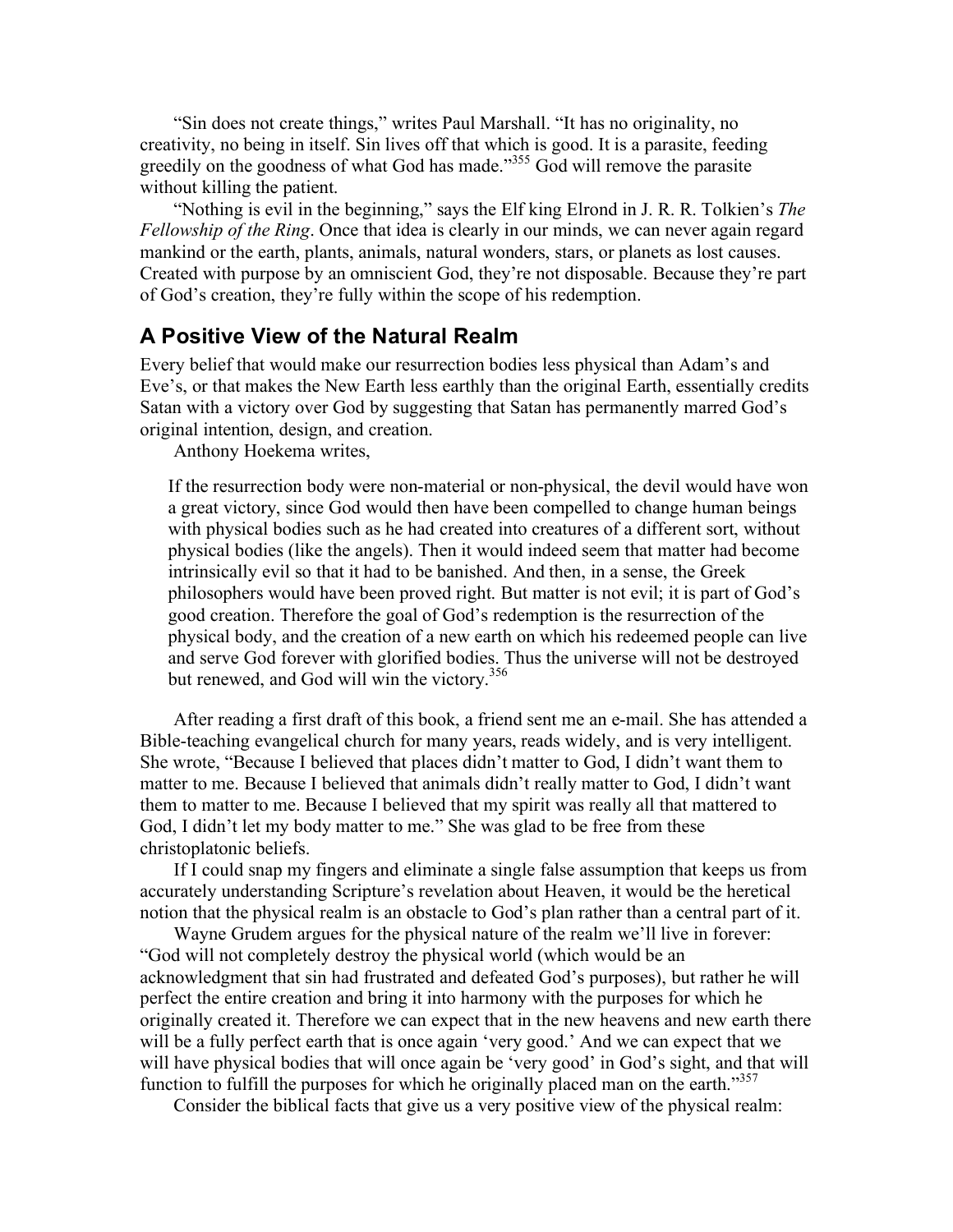• God made Adam and Eve to be spiritual *and* physical—they were not human until they were both.

God often took on human form in Old Testament times. He was also likely in human form as he walked in Eden.

God took on a human body, becoming a man in Christ, not just temporarily but forever.

• God raised Christ in a human body with physical properties, a body that walked, talked, ate, and could be touched. He explicitly stated he wasn't a ghost.

• God made mankind in his image, and because humans are physical beings—though God is spirit—there must be something in our human bodies that reflects God's identity. Certainly there's nothing about our bodies that repulses God, who created humanity as his crowning achievement.

- God's Holy Spirit indwells human bodies and calls them his holy temples.
- God will raise people with eternal physical-spiritual bodies, then come down to inhabit the New Earth with them.

All seven of these assertions are undeniable to most Bible-believers. Yet somehow, many Christians imagine they will live forever in a disembodied existence in an immaterial realm. As a result, they wear blinders when they interpret Scripture, and they fail to understand the richness of God's revelation concerning the world we'll inhabit forever.

The christoplatonic view of the eternal Heaven is an insult to Christ's redemption and his resurrection. Christ did not die to give disembodied people a refuge in the spirit realm. He didn't rise to offer us a mere symbol of new spiritual life. On the contrary, he died to restore to us the fullness of our humanity—spirit *and* body. He rose to lay claim to and exemplify our destiny, to walk and rule the physical Earth as physical beings, to his glory. He died to lift Earth's curse and rose to guarantee that the earth itself would rise from misery and destruction to be a realm ruled by righteous humanity, to God's eternal glory.